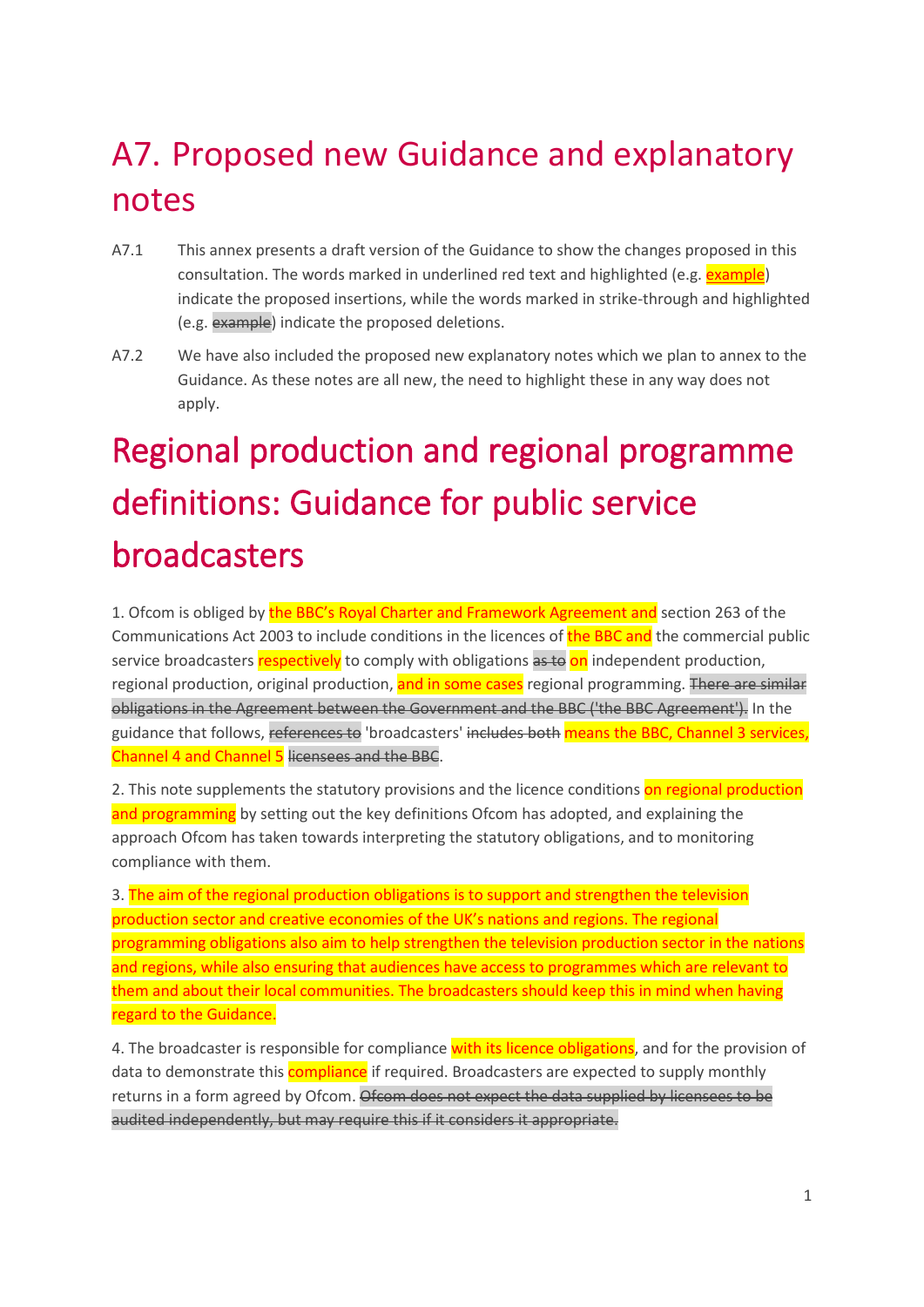# **Regional production**

5. The Communications Act (sections 286 and 288) and the BBC Agreement require that a suitable proportion of programmes are made outside the M25, that these constitute a suitable range of programmes, and that a suitable proportion of expenditure is spent on producing these programmes in a suitable range of production centres. In the case of the licensed public service broadcasters, Ofcom has decided that the appropriate means of securing this objective is that the broadcasters licensees should be required to ensure that a specified proportion of the hours they transmit comprises first-run programmes that meet the definition of regional productions below. Ofcom has reached agreement with the BBC on a similar arrangement in respect of its Public Television Services.

6. In order to count towards the regional production quota by hours, relevant productions must meet two out of the following three criteria:

#### **Criterion a): Substantive base**

The production company must have a substantive business and production based in the UK outside the M25. The production in question must be made from that substantive base. The A base should already be operational prior to the point of commission and will be taken to be substantive if it is the usual place of employment of:

i) executives managing the regional business; and

ii) senior personnel involved in the production in question; and

**iii)** senior personnel involved in seeking programme commissions.

*Aim: The objective of this criterion is to embed TV production in the nations and regions to achieve a degree of permanency that can stimulate and build viable production ecologies outside the M25. We consider that to satisfy this criterion, the company making the title will have an authentic presence in the nation or macro-region in which it has its office and will be contributing to that local area's creative economy on an ongoing basis.*

#### **Criterion b): Production budget**

At least 70% of the production budget (excluding the cost of on-screen talent, archive material, sports rights, competition prize-money, and copyright costs and any production fee) must be spent in the UK outside the M25. For the purposes of this calculation, any funding from third parties should be included as part of the production budget.

*Aim: The objective of this criterion is to deliver genuine investment in TV production outside of the M25. We consider that to satisfy this criterion, a supplier should be making a significant financial contribution to the creative economy in the UK's nations and regions - for instance, through the use of local or regional production related facilities.*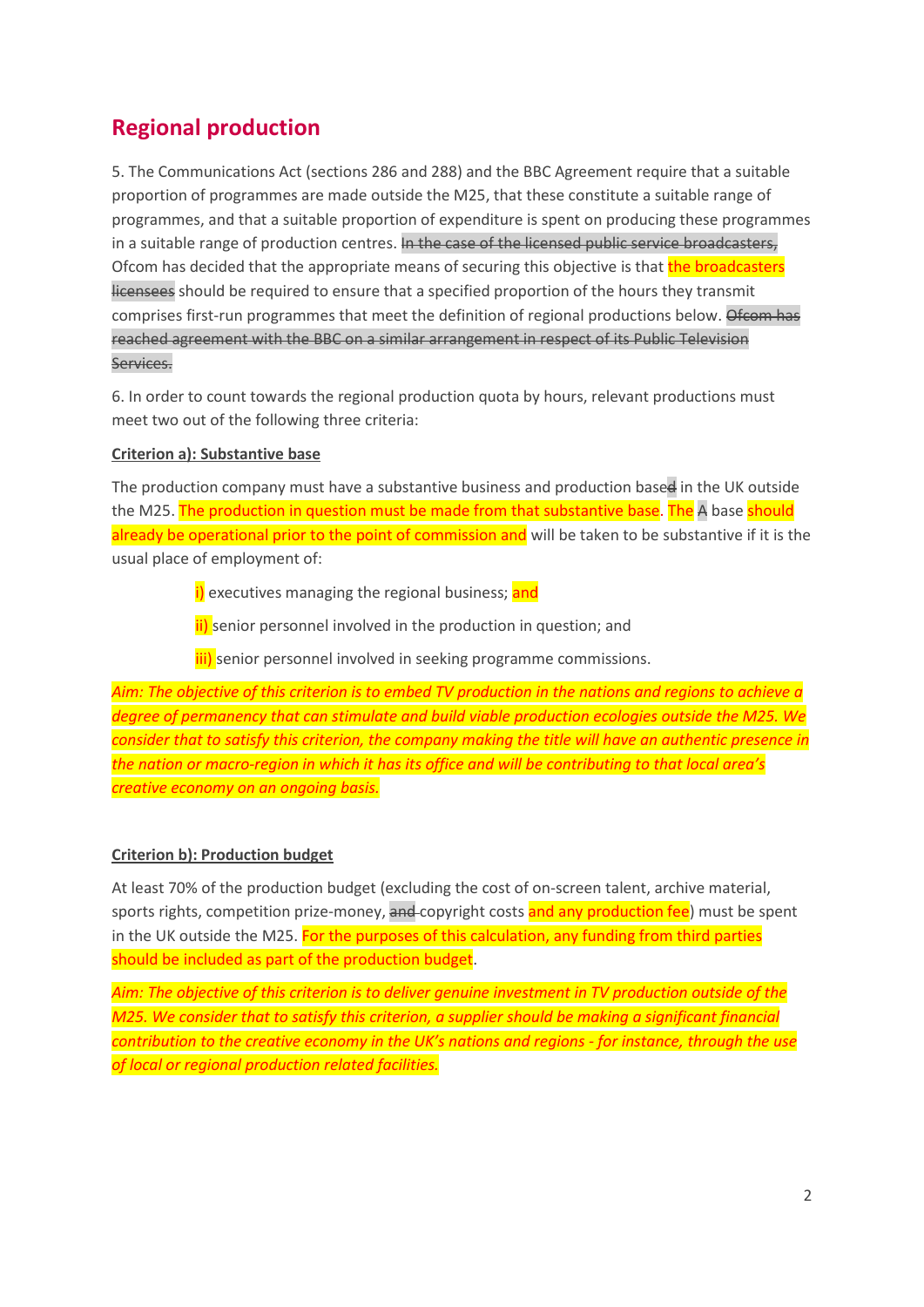#### **Criterion c): Off-screen talent**

At least 50% of the production talent (i.e. not on-screen talent) by cost must have their usual place of employment in the UK outside the M25. Freelancers without a usual place of employment outside the M25 will nonetheless count for this purpose if they live outside the M25.

*Aim: The objective of this criterion is to ensure genuine creative job opportunities in TV production in the nations and regions. Attracting talent to those areas can in turn help to create strong regional production centres.* 

7. The same criteria would also determine whether a programme counts counted towards the expenditure quota, in which case the full **contribution to the** cost of the programme from the relevant broadcaster (excluding third-party funding) will be counted towards the quota would count.

8. Each ex-M25 production must be assigned, in data returned to Ofcom, either to Scotland, Wales or Northern Ireland, or to one of three English macro-regions (Northern England, Midlands and East, and Southern England)<sup>1</sup>. In deciding which nation or macro-region this should be, a two out of three majority of the criteria will apply **wherever possible.** Broadcasters must apply the requirements contained in this paragraph with effect on transmissions by 1 January 2011 at the latest.

8. In the event that a programme from a producer based within the M25 qualifies as a regional production in relation to criteria b) and c) above, but does not fully meet those criteria in any one nation or macro-region, the programme should be allocated as a 'multi-nation/region' production. Where a qualifying production comes from a producer with a substantive base outside the M25, but does not meet fully meet criteria b) and/or c) in any one nation or macro-region, the production should be allocated according to the substantive base. As with para 7 above, the requirements in this paragraph must be implemented with effect on transmissions by 1 January 2011.

9. Where a qualifying production is made from a substantive base outside the M25, but either: meets all three of the criteria in different nations or macro-regions; meets only one of criteria b) or c) and meets this in a different nation or macro-region to the substantive base; or meets one or both of criteria b) and c) but in neither case is it fully met in only one nation or macro-region, the production should be allocated according to the substantive base.

10. In the event that a programme from a producer based within the M25 qualifies as a regional production in relation to only criteria b) and c) above, but there is no majority nation or macroregion to allocate the production to, the following categories will apply:

- **Multi-English region:** for titles that have either i) met each of criteria b) and c) fully, in two different English macro-regions; or ii) met both criteria b) and c) in a combination of English macro-regions, but not fully met the relevant 70% and 50% thresholds in any single English macro-region.
- **Multi-nation outside England:** for titles that have either i) met each of criteria b) and c) fully, in two different nations outside of England; or ii) met both criteria b) and c) in a

<span id="page-2-0"></span> <sup>1</sup> Comprised of government regions Yorkshire and Humber, North-West and North-East England; West Midlands, East Midlands and East of England; and South-West and South-East England respectively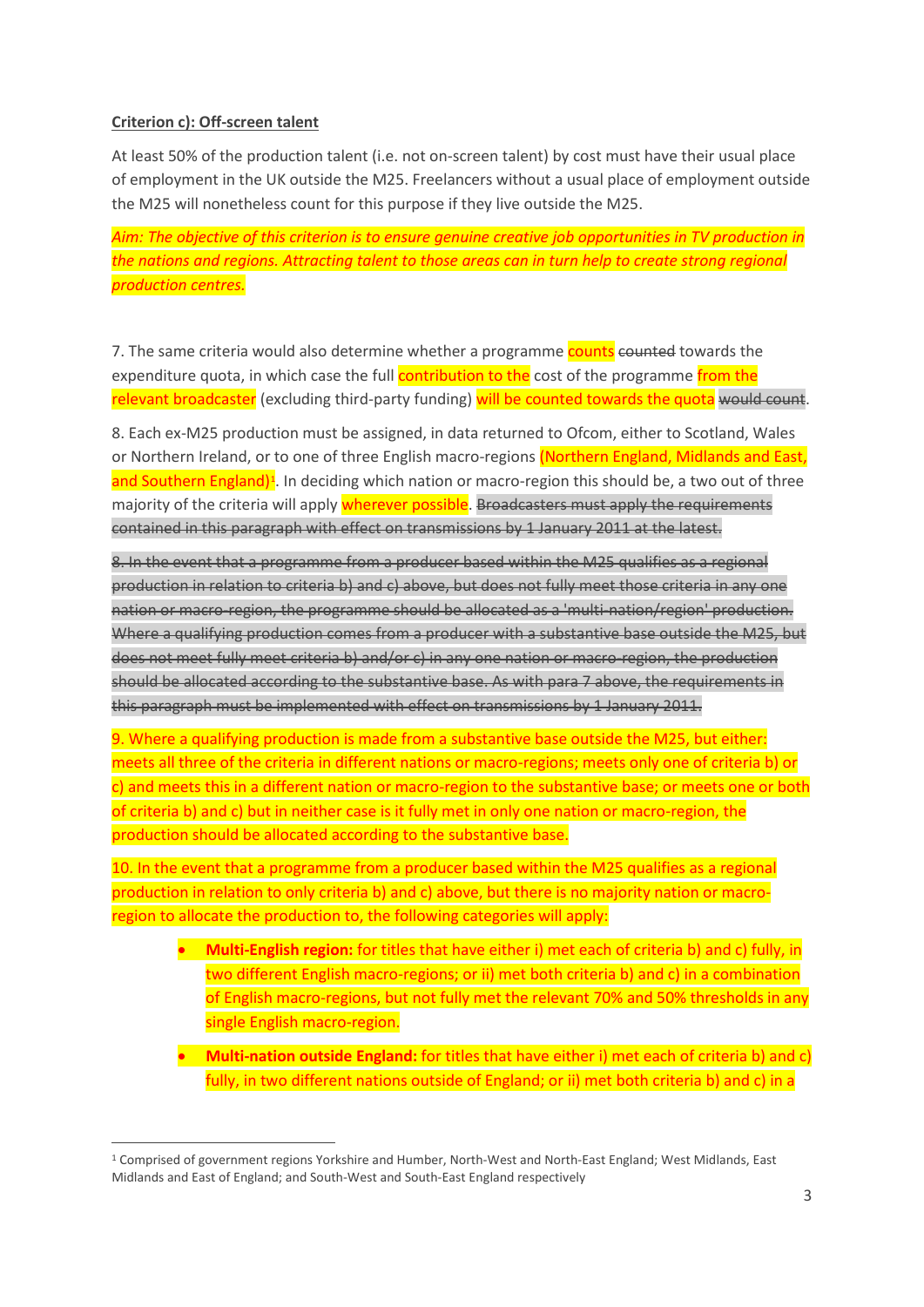combination of different nations outside of England, but not fully met the relevant 70% and 50% thresholds in any single nation outside of England.

• **Multi-nation/region:** it is necessary to retain this category for titles that have either i) met each of criteria b) and c) fully but where one has been met in an English macroregion and one has been met in either Scotland, Wales or Northern Ireland; or ii) met both criteria b) and c) across a combination of England and another UK nation or nations, but do not fully meet the relevant 70% and 50% thresholds in any single nation/macro-region.

11. The following table provides some worked examples of how titles should be allocated

|              | a) Substantive<br><b>Base</b> | b) Production<br><b>Budget</b> | c) Off-screen<br>talent               | <b>Allocation</b>                    | <b>Explanation</b>                                                                                                                                         |
|--------------|-------------------------------|--------------------------------|---------------------------------------|--------------------------------------|------------------------------------------------------------------------------------------------------------------------------------------------------------|
| A            | Scotland                      | Northern<br>England            | Northern<br>England                   | <b>Northern</b><br><b>England</b>    | Two out of three<br>majority applies                                                                                                                       |
| B            | Not met                       | Northern<br>Ireland            | Northern<br>Ireland                   | <b>Northern</b><br><b>Ireland</b>    | Two out of three<br>majority applies                                                                                                                       |
| $\mathsf{C}$ | Wales                         | Wales                          | Multiple<br>locations                 | <b>Wales</b>                         | Two out of three<br>majority applies                                                                                                                       |
| D            | Southern<br>England           | Wales                          | Midland & East                        | <b>Southern</b><br><b>England</b>    | No majority but meets<br>criterion a). Therefore<br>allocate according to a)                                                                               |
| E            | Scotland                      | Northern<br>England            | Not met                               | <b>Scotland</b>                      | No majority but meets<br>criterion a). Therefore<br>allocate according to a)                                                                               |
| F            | Midlands &<br>East            | Not met                        | Multiple<br>locations                 | <b>Midlands &amp;</b><br><b>East</b> | No majority but meets<br>criterion a). Therefore<br>allocate according to a)                                                                               |
| G            | Not met                       | Southern<br>England            | Northern<br>England                   | <b>Multi-English</b><br>region       | No majority and does<br>not meet criterion a).<br>Allocate using one of<br>the three multi-location<br>categories based on<br>where b) and c) were<br>met. |
| H            | Not met                       | Southern<br>England            | Multiple<br>locations (in<br>England) | Multi-English<br>region              | No majority and does<br>not meet criterion a).<br>Allocate using one of<br>the three multi-location<br>categories based on                                 |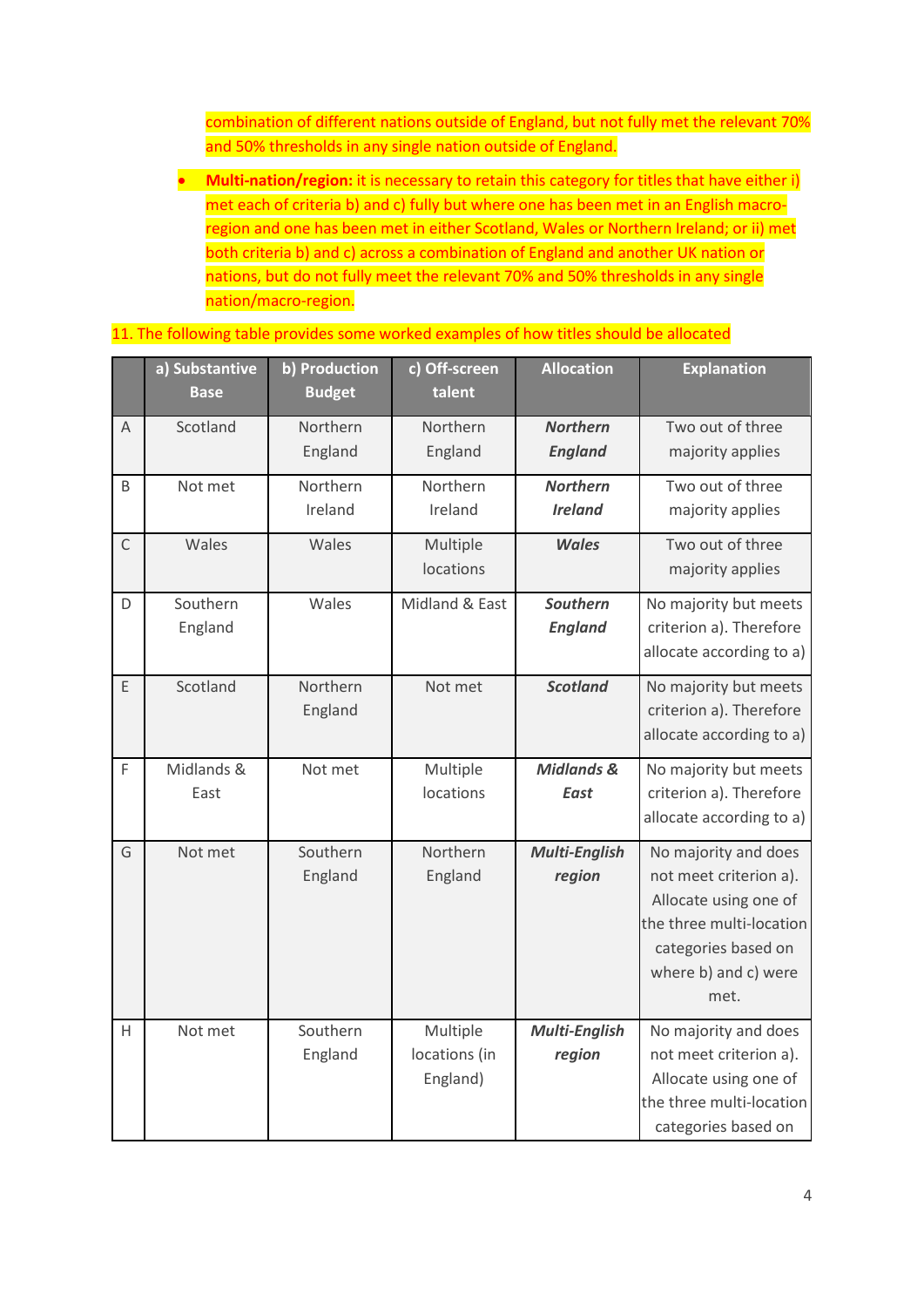|                | a) Substantive<br><b>Base</b> | b) Production<br><b>Budget</b> | c) Off-screen<br>talent                                     | <b>Allocation</b>                                | <b>Explanation</b>                                                                                                                                         |
|----------------|-------------------------------|--------------------------------|-------------------------------------------------------------|--------------------------------------------------|------------------------------------------------------------------------------------------------------------------------------------------------------------|
|                |                               |                                |                                                             |                                                  | where b) and c) were<br>met.                                                                                                                               |
| $\overline{1}$ | Not met                       | Scotland                       | Northern<br>Ireland                                         | <b>Multi-nation</b><br>outside<br><b>England</b> | No majority and does<br>not meet criterion a).<br>Allocate using one of<br>the three multi-location<br>categories based on<br>where b) and c) were<br>met. |
| J              | Not met                       | Scotland                       | Multiple<br>locations<br>(outside<br>England)               | <b>Multi-nation</b><br>outside<br><b>England</b> | No majority and does<br>not meet criterion a).<br>Allocate using one of<br>the three multi-location<br>categories based on<br>where b) and c) were<br>met. |
| K              | Not met                       | Wales                          | Midlands &<br>East                                          | Multi-nation/<br>region                          | No majority and does<br>not meet criterion a).<br>Allocate using one of<br>the three multi-location<br>categories based on<br>where b) and c) were<br>met. |
| L              | Not met                       | Southern<br>England            | Multiple<br>locations<br>(across the<br>whole of the<br>UK) | Multi-nation/<br>region                          | No majority and does<br>not meet criterion a).<br>Allocate using one of<br>the three multi-location<br>categories based on<br>where b) and c) were<br>met. |

#### 12. The purposes of:

1. requiring relevant productions to comply with two out of the three criteria is to provide flexibility for producers to use some London-based resources, without thwarting the policy objective of the statute, which is to buttress and strengthen regional production in the UK. We shall continue to monitor the balance between regional productions originated by regionally-based and London-based producers, and if it becomes apparent that Londonbased producers are dominating regional production, we shall consider further changes;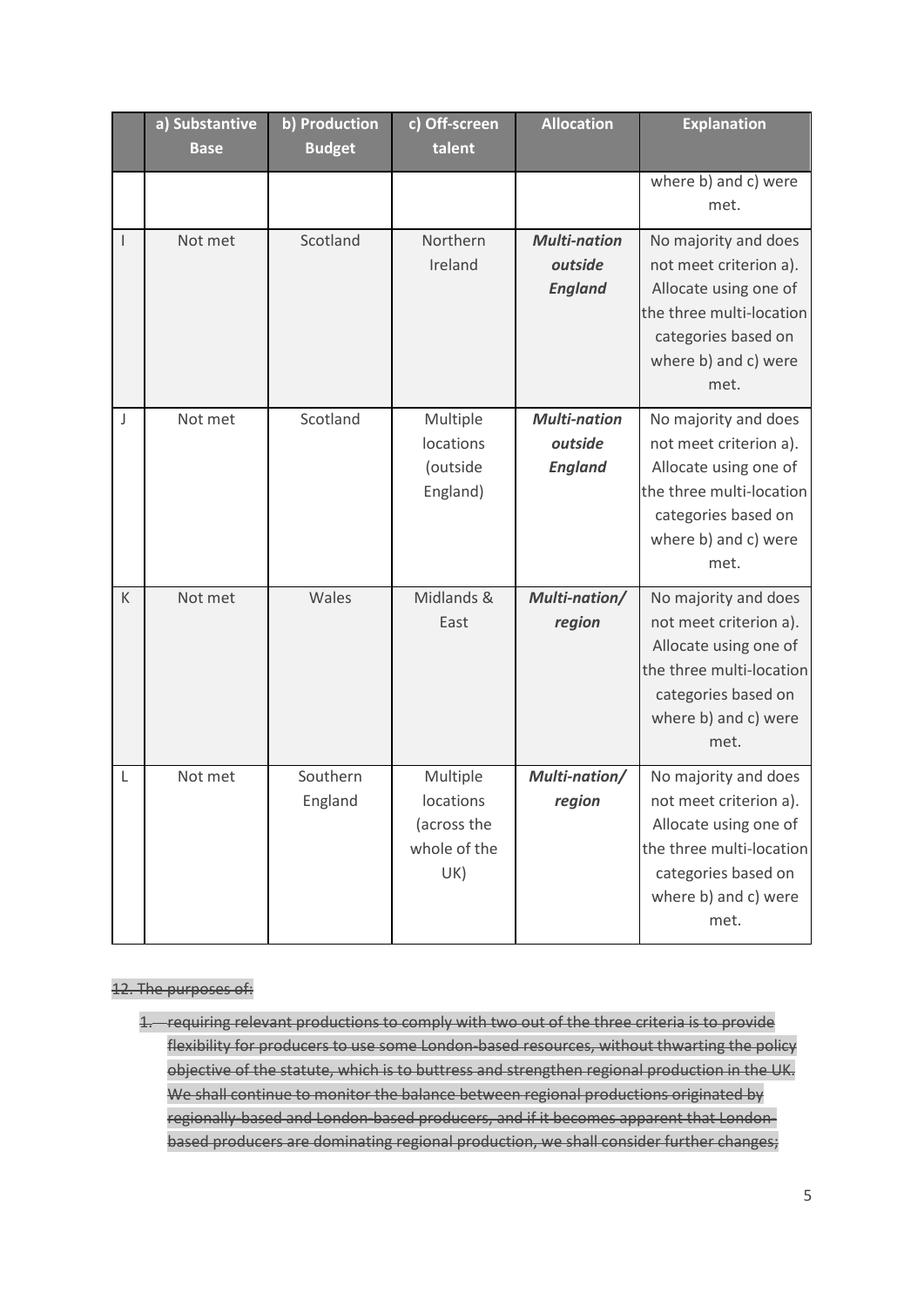- 2. excluding on-screen talent from the calculations is to ensure that the quotas remain focussed on regionally-based production expertise rather than more mobile on-screen talent and, importantly, to avoid the quotas being skewed by the significant cost of on-screen talent in some productions (including, but not limited to, drama productions); and
- 3. an initial 50% quota for production talent is to take account of the fact that a significant proportion of experienced production talent is based within the M25, and that it may take time to alter that position.

12. Ofcom accepts that it would be impractical to expect network news operations to be based outside London. News programmes are therefore excluded from the calculation. Any selfpromotional content is also excluded from the calculation. As noted above only first-run programmes can be counted towards the regional production quota.

## **Regional programmes**

#### This section applies only to the BBC and Channel 3.

13. Section 287 of the Act requires Channel 3 to provide a sufficient amount and a suitable range of regional programmes (including regional news). Equivalent requirements apply to the BBC under the BBC Agreement. Equivalent requirements apply to BBC1 and BBC2 taken together (including regional news on BBC1) under the BBC Agreement. Ofcom intends that 'sufficient amount' and 'suitable range' will be interpreted to mean the amount and range specified in licences or in the BBC's case achieved in 2002.

14. Ofcom is also required to ensure that the regulatory regime for the BBC and every Channel 3 service is appropriate to secure that what appears to Ofcom, in the case of the services, to be a suitable proportion of the regional programmes included in the service, consists of programmes made in the area for which the service is provided. For the purpose of determining whether a programme is made in the region, the relevant broadcasters licensees should follow the rules set out in paragraph  $6\frac{1}{5}$  above, substituting 'in the region' for 'outside the M25'. For co-productions which were not made in the relevant region do not satisfy the criteria in paragraph 5, the proportion of the programme that contributes to the quota will be counted in accordance with the number of licensees involved.

15. In the case of regional news, if Ofcom is satisfied it is appropriate in the circumstances of a particular case it may, exceptionally, allow news programmes which would not otherwise satisfy the requirements set out in paragraph  $6\frac{5}{9}$  above to classify as 'made in the region' providing it is satisfied that significant journalistic resources, including local news gathering resources and the presence of on the ground reporters and crews, are maintained throughout the relevant area and are involved in the production of the news programmes.

16. Regional programmes are those programmes which are of particular interest to people living in the area for which the service is provided. A key consideration in judging regionality will be what distinguishes individual programmes from the output of other regions and of the networks. In particular regional programmes should:

1. deal with subject matter of specific interest to the region and of less interest elsewhere (e.g. regional events, concerns and interests); and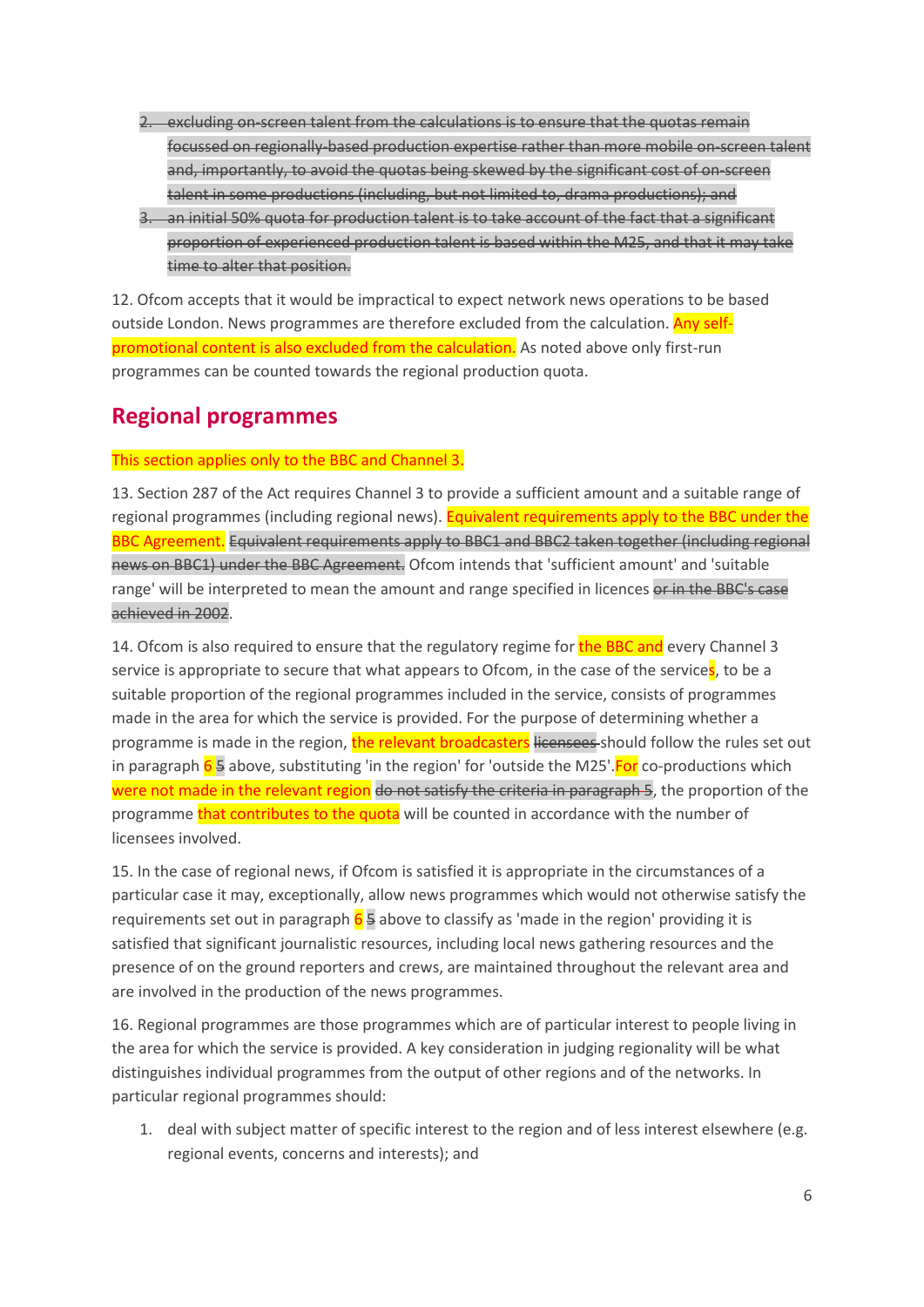2. be clearly set within the region and/or feature people known to be residents of, or who have close connections with, the region.

17. Co-productions between not more than three regional Channel 3 licensees (or BBC regional services) may count towards each licensee's regional quota. Co-productions between a Channel 3 regional licensee (or BBC regional service), and non-Channel 3 licensees or the BBC or ITV networks may also count, provided that the programmes receive their first transmission within the relevant region and that they satisfy the criteria in paragraph  $16$   $14$  above.

18. Programmes involving more than three parties which share a limited amount of content may be permitted at the discretion of Ofcom. Ofcom would not expect to exercise its discretion unless the amount of shared material was small in proportion to the total, and did not account for a significant proportion of regional programmes on any one regional service.

19. Ofcom anticipates that, in the normal course of events, co-productions will add to the quality and diversity of regional services, rather than simply being cost-cutting exercises. However, if it becomes apparent that this expectation is misplaced, Ofcom will consider further changes.

# **Complaints process**

20. We will summarise for stakeholders our complaints process for regional productions and regional programmes and will publish this here in the final version of the Guidance when we publish the Guidance Review Statement.

## **Guidance Annex: Explanatory notes for regional production**

These explanatory notes provide some examples to aid stakeholders in applying the criteria and address some specific questions stakeholders have raised with us about the wording.

### **Substantive base criterion**

The production company must have a substantive business based in the UK outside the M25. The production in question must be made from that substantive base. The base should already be operational prior to the point of commission and will be taken to be substantive if it is the usual place of employment of:

- i) executives managing the regional business; and
- ii) senior personnel involved in the production in question; and
- iii) senior personnel involved in seeking programme commissions.

#### *Q: How many individuals need to be employed to meet the criterion?*

A: The number is likely to vary depending on each company's circumstances. As explained above it is dependent on what delivers a genuine operational production office in the locality in which it is based. For example, in a new start-up company it might be acceptable for one person to satisfy all elements of the criterion. However, in companies of scale, e.g. a larger, more established regional office of a London headquartered production company, it is more likely that we would expect the different elements of the criterion to be satisfied by a number of individuals.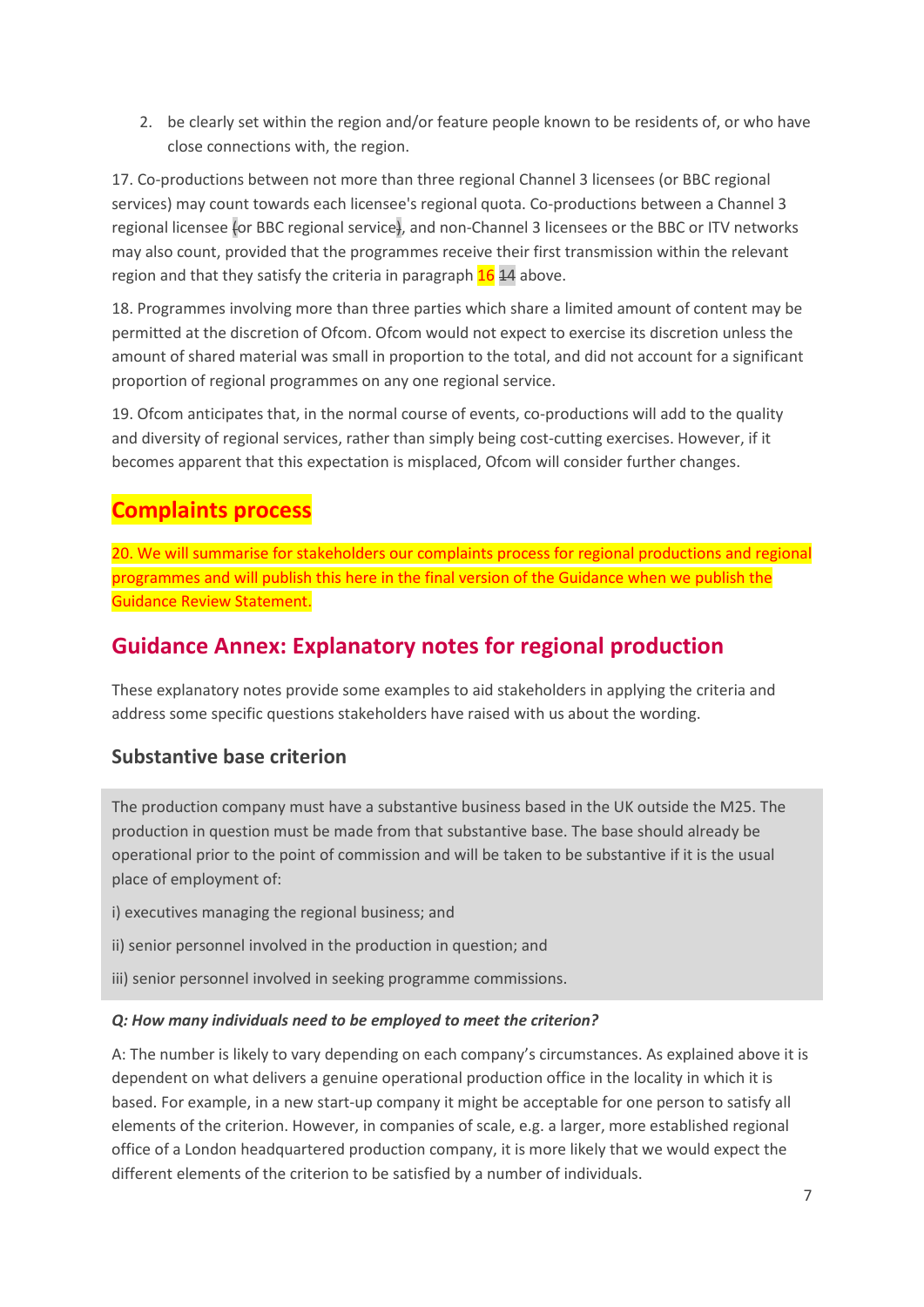#### **Q:** *Does the substantive base need to be its own legal company to meet this criterion?*

A: No.

#### **Q:** *Which jobs can be counted as 'executives'?*

A: The term 'executives' is an acknowledgement that job titles vary between employers, by genre and over time. For these reasons, we do not consider it appropriate to provide a list of specific titles which can be counted as 'executives'. Instead we define 'executives' as those individuals responsible for making executive decisions and/or having a significant leadership role in relation to the management of the regional business.

#### **Q:** *Which jobs can be counted as 'senior personnel'?*

A: The term 'senior personnel' is an acknowledgement that job titles vary between employers, by genre and over time. For these reasons, we do not consider it appropriate to provide a list of specific titles which can be counted as 'senior personnel'. Instead we define 'senior personnel' as those individuals who have a significant leadership role and/or are responsible for making executive decisions in relation to the production in question or in relation to seeking programme commissions (as applicable).

#### **Q***: Can a Special Purpose Vehicle (SPV[\)2](#page-7-0) be counted as a substantive base?*

A: As with any other production, the key issue for a production made from an SPV is whether the SPV meets all of the elements of the substantive base criterion. If an SPV is temporary in nature, we tend to think that it is less likely that it would be able to meet all elements of the criterion, particularly the requirement that the substantive base is 'the usual place of employment for senior personnel involved in seeking programme commissions'.

#### *Q: What does "operational prior to the point of commission" mean?*

A: We would expect a substantive base to be up and running with executives running the regional business and senior personnel seeking commissions from that base. It is likely that the company will have made programmes from that base previously; although we recognise that this may not always be the case for start-up companies.

There is no minimum period of establishment for a substantive base prior to commission as we recognise the fast pace of industry developments, but where the period is short we would expect producers and PSBs to be able to clearly demonstrate how the base is meeting all aspects of the criterion.

<span id="page-7-0"></span><sup>&</sup>lt;sup>2</sup> A 'Special Purpose Vehicle' is a company set up for a specific project, e.g. to produce a film/programme. Commonly used for big productions, particularly drama. The 'vehicle' keeps the production separate from the production company's other activities which can mitigate legal risks.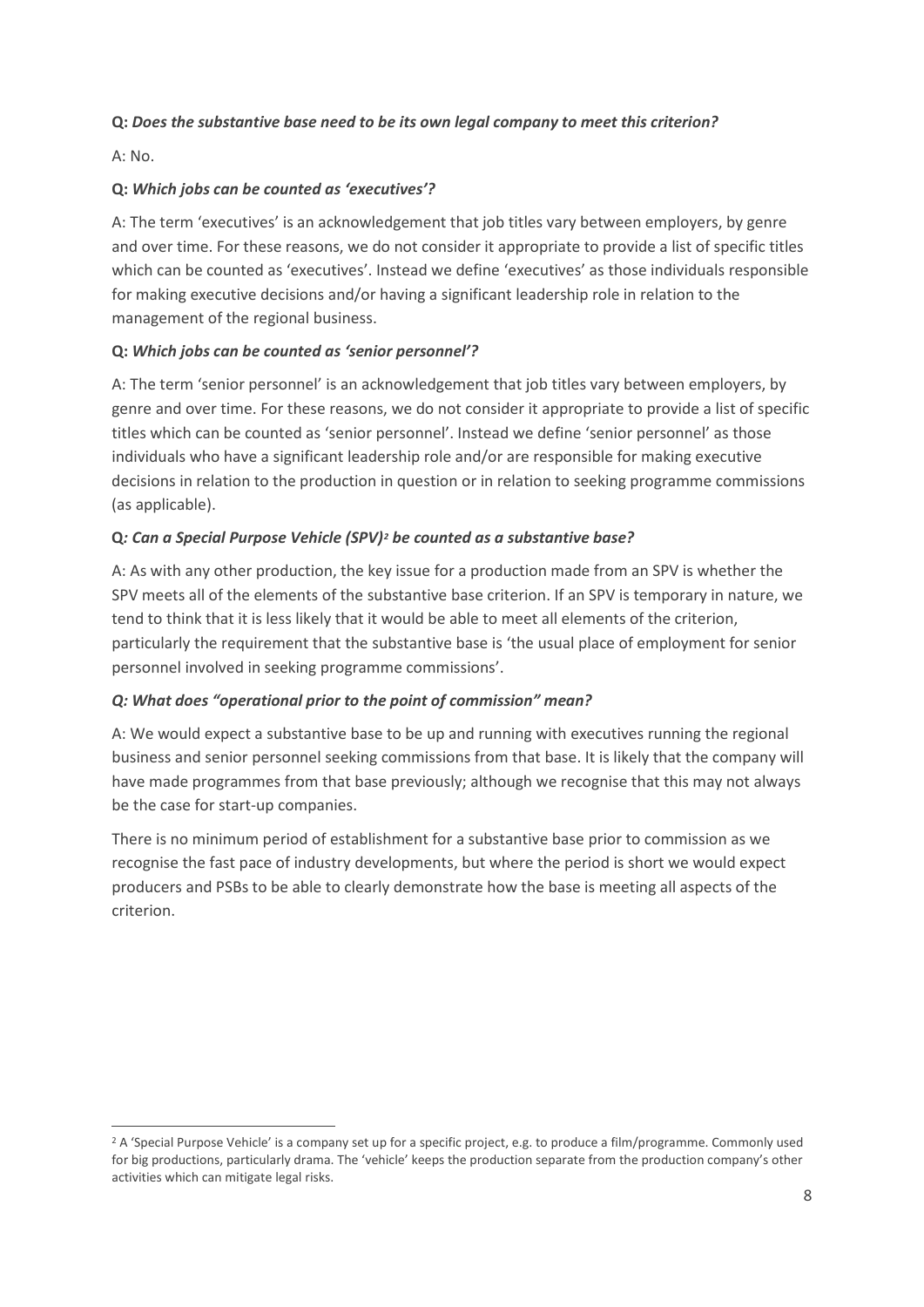## **Production budget criterion**

At least 70% of the production budget (excluding the cost of on-screen talent, archive material, sports rights, competition prize-money, copyright costs and any production fee) must be spent in the UK outside the M25. For the purposes of this calculation, any funding from third parties should be included as part of the production budget.

Production budgets are made up of a number of components. While we have already explicitly outlined certain costs that should be excluded for the purposes of this criterion, it may not always be clear whether other costs should count as regional spend or not, or which nation or region spend should be allocated to.

#### **Q:** *How should costs associated with travel be allocated?*

A: This depends on factors such as where the travel cost is incurred, the company the expenditure is going to, and what/who is being transported. The policy intent here should be considered; for example, it would not be appropriate to classify regional costs as those spent on transporting talent/equipment from London to and from the nations and regions. It would also not be appropriate to classify regional costs as those spent on transporting talent/equipment to and from countries outside the UK. It would however be appropriate for a production company to assign spend on *local* travel as regional (as long as it is incurred outside of the M25), for example, spend on local taxis and spend on transporting regionally based staff to a regional filming location.

#### **Q:** *How should overhead costs be allocated?*

A: If a production satisfies the substantive base criterion, it would be appropriate to classify the overhead costs associated with keeping that substantive base operational as regional spend. If the production does not satisfy the substantive base criterion, as the production is made by a Londonbased company, such costs should be classified as London-based expenditure. It may be more difficult to allocate these costs in circumstances where a production qualifies for substantive base, but the production company has multiple offices across the UK, and overhead costs are split between these offices (including possibly in London). In such cases, we would expect the company where possible to pro-rata the costs by location.

#### **Q.** *How should spend abroad be allocated?*

A: Spend outside of the UK should be allocated as part of the production budget but not as regional spend (i.e. it does not contribute to meeting the 70% threshold). However, it would be appropriate, for example, to count costs associated with paying regionally-based UK talent while working abroad on the production in question as regional.